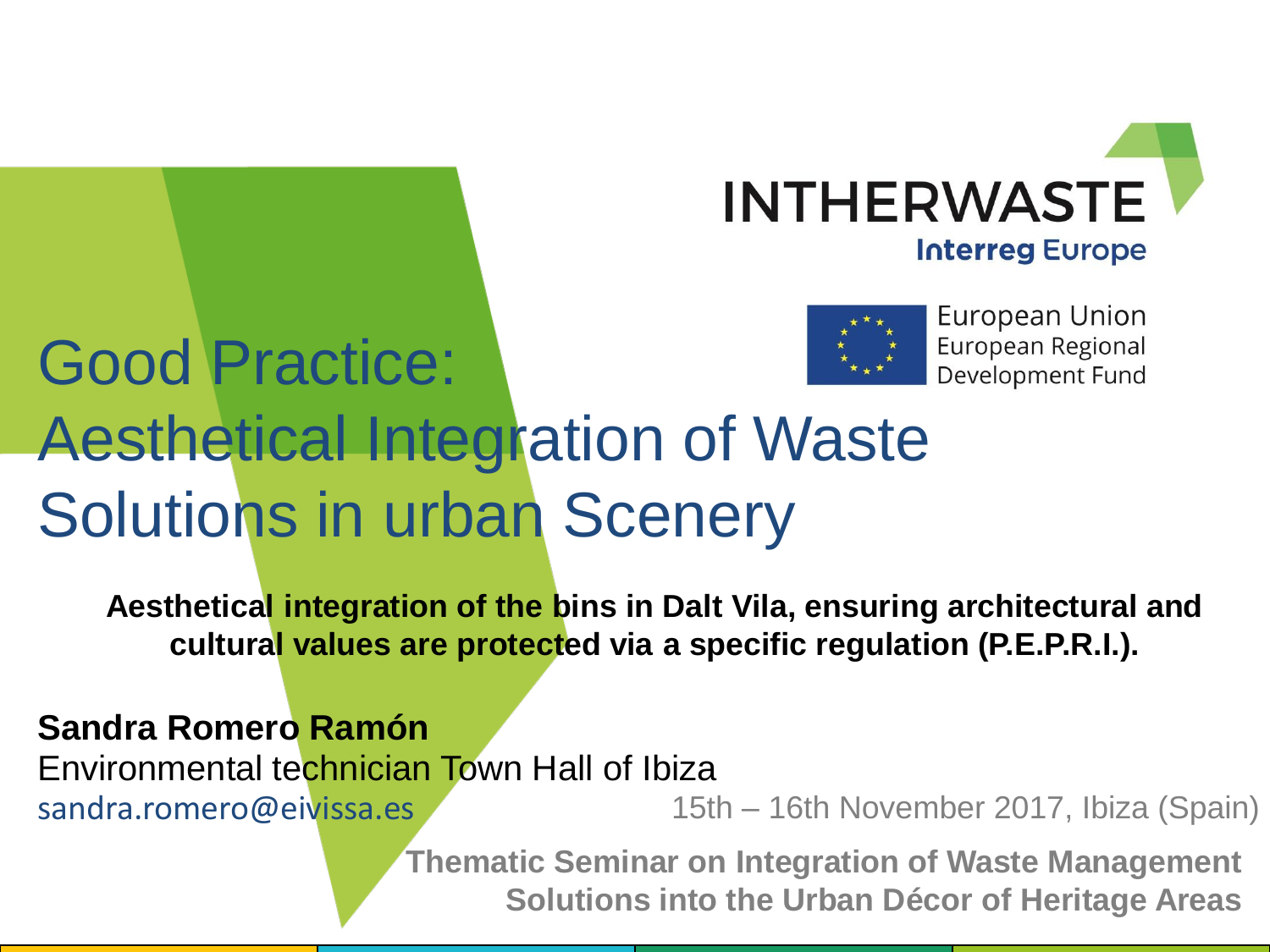

### **Origin**

- Need to preserve the values of the historical centre.
- Need to have an instrument that coordinates and harmonises the criteria for elements located on public thoroughfares, such as urban furniture (waste bins, litter bins, etc.).

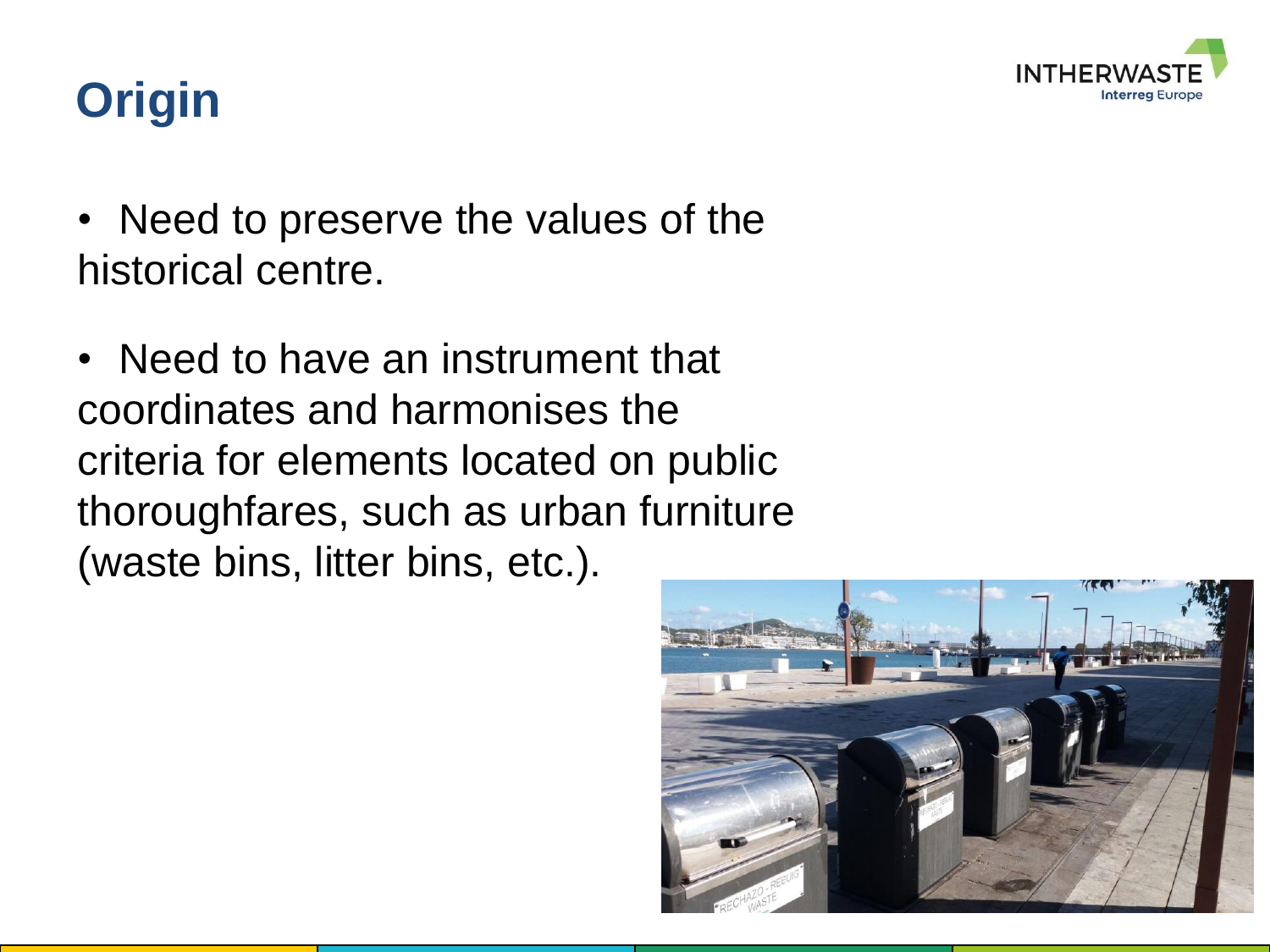

#### **Action**

•  $PE.P.R.I \rightarrow Special Plan of Protection and Interior$ **Reform for the zone** 

(promoted by Eivissa City Council)

- The P.E.P.R.I. establishes the conditions for action and use and the procedures to be applied in any initiative affecting the historical area.
- See the committee approval process for the P.E.P.R.I.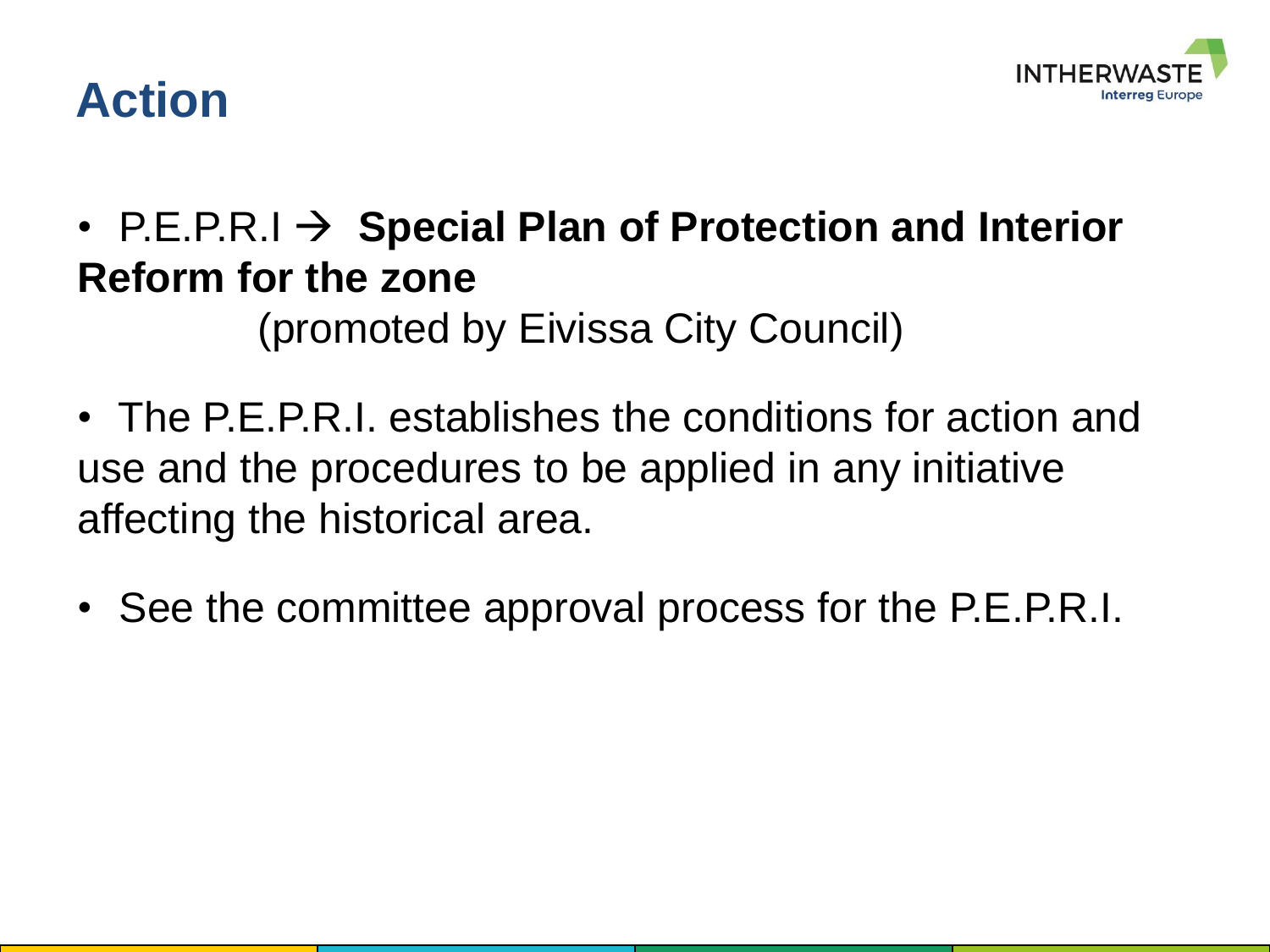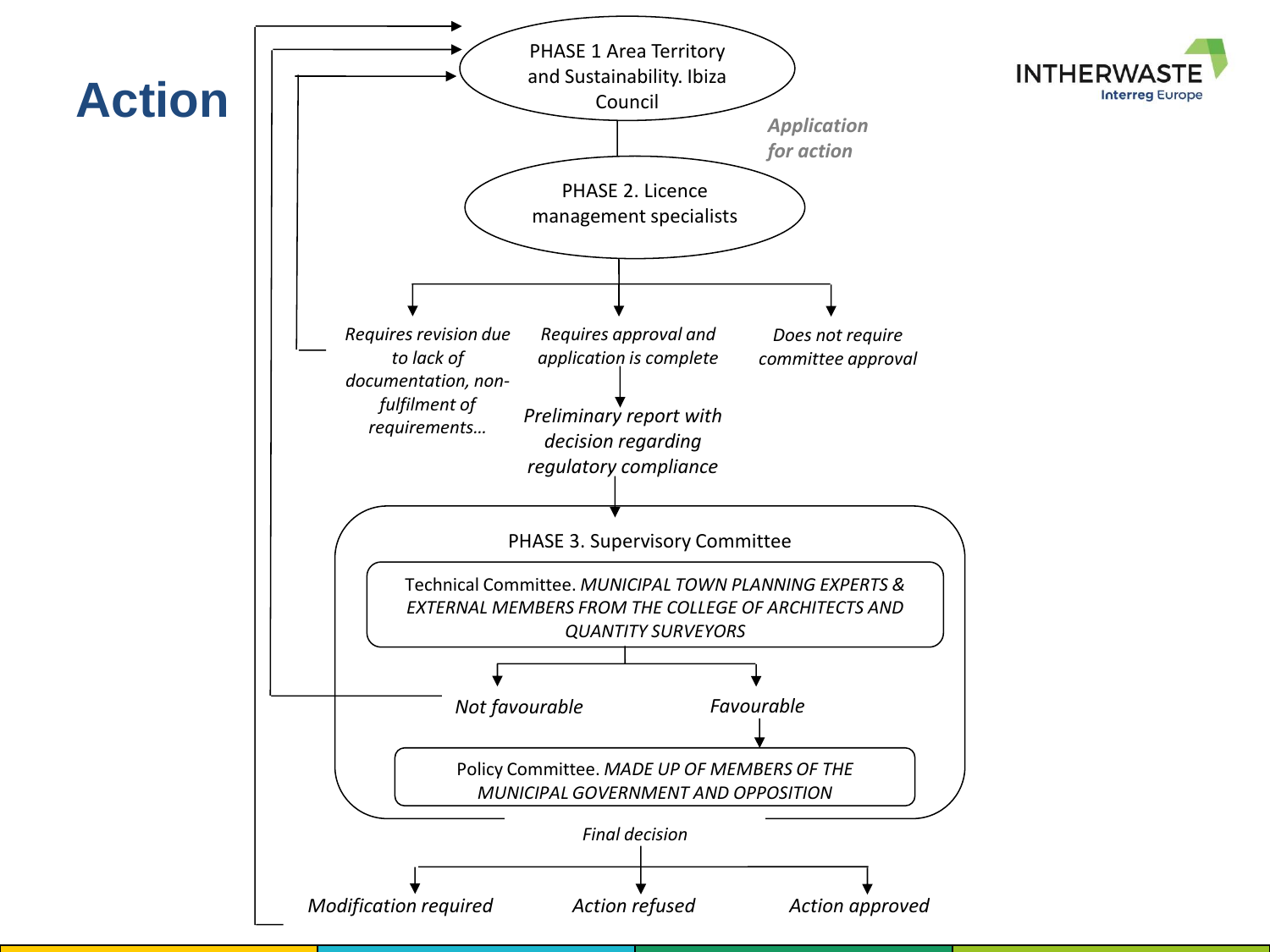

#### **Results**

- Bins / Elements integrated within the zone's appearance as per the criteria established by the P.E.P.R.I.
- Aesthetically and functionally uniform
- Visual impact reduced
- The Committee meets once a month and 10 applications are processed on average.
- Approximately 60% are positive cases and the rest negative, basically due to incorrect or incomplete documentation.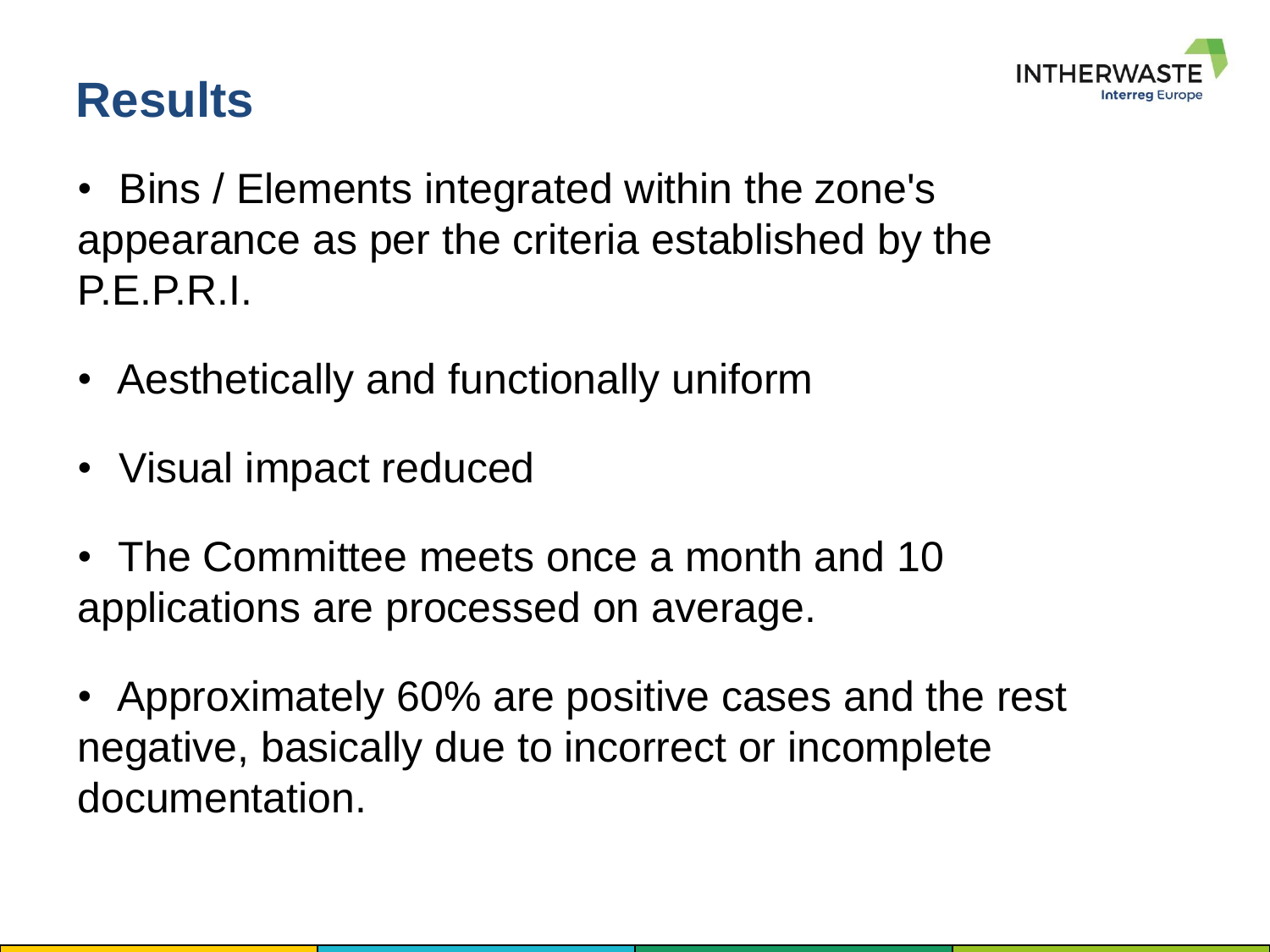#### **Results**



| <b>Success factors</b>                                                                                                           | <b>Difficulties encountered</b>                                                                                                                 |
|----------------------------------------------------------------------------------------------------------------------------------|-------------------------------------------------------------------------------------------------------------------------------------------------|
| $\checkmark$ The elements located in the zone are<br>controlled and regulated directly.                                          | <b>XInvestment to be made by the Council.</b>                                                                                                   |
| $\checkmark$ Different degrees of conservation and<br>procedures are established depending<br>on the elements, where applicable. | <b>X</b> Slower decision-making (since the<br>P.E.P.R.I. procedure must be carried<br>out).                                                     |
|                                                                                                                                  | <b>X</b> Need to maintain areas, coordination<br>with the service (or task force) for parks<br>and gardens in the cases of plant<br>decoration. |